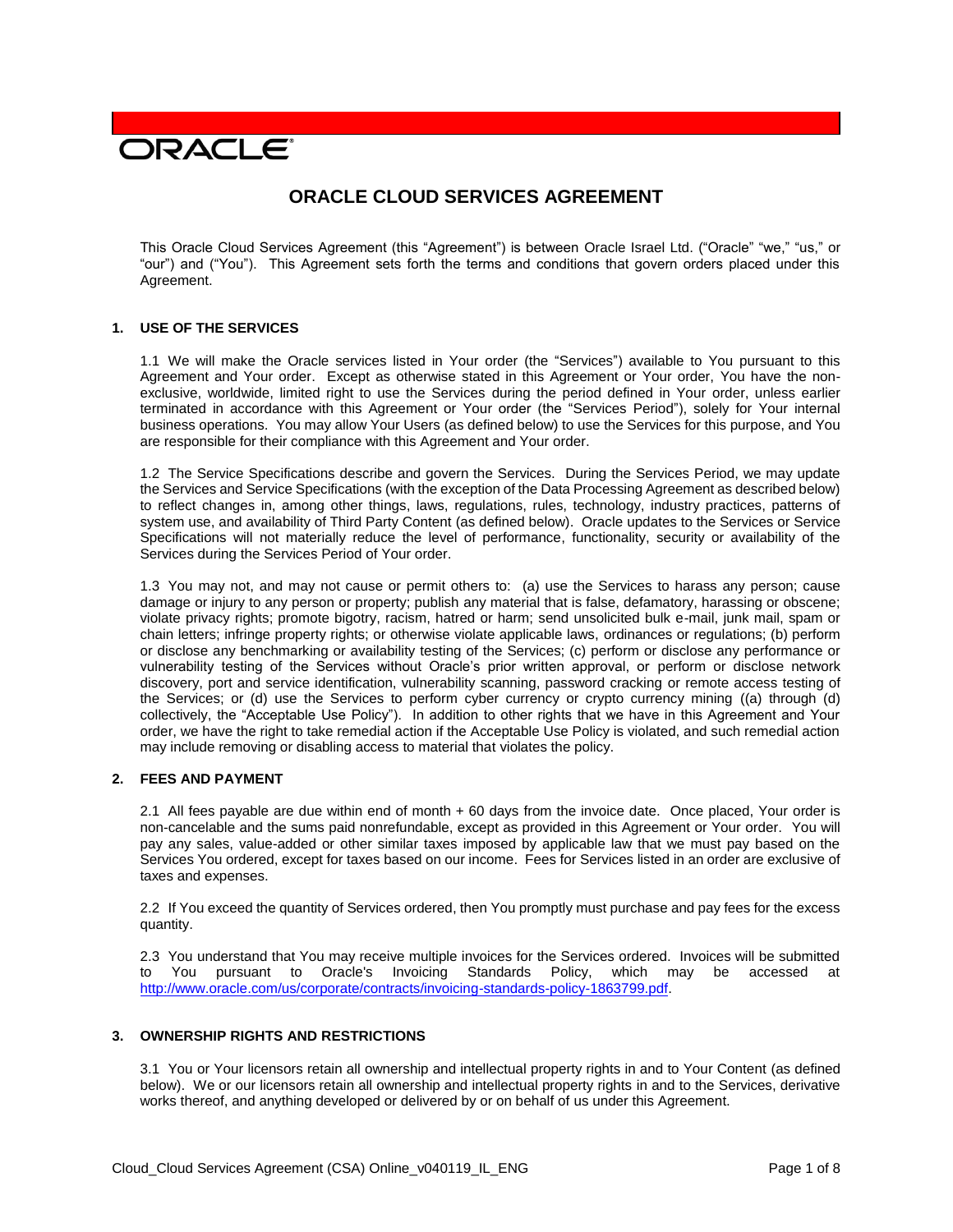3.2 You may have access to Third Party Content through use of the Services. Unless otherwise stated in Your order, all ownership and intellectual property rights in and to Third Party Content and the use of such content is governed by separate third party terms between You and the third party.

3.3 You grant us the right to host, use, process, display and transmit Your Content to provide the Services pursuant to and in accordance with this Agreement and Your order. You have sole responsibility for the accuracy, quality, integrity, legality, reliability, and appropriateness of Your Content, and for obtaining all rights related to Your Content required by Oracle to perform the Services.

3.4 You may not, and may not cause or permit others to: (a) modify, make derivative works of, disassemble, decompile, reverse engineer, reproduce, republish, download, or copy any part of the Services (including data structures or similar materials produced by programs); (b) access or use the Services to build or support, directly or indirectly, products or services competitive to Oracle; or (c) license, sell, transfer, assign, distribute, outsource, permit timesharing or service bureau use of, commercially exploit, or make available the Services to any third party except as permitted by this Agreement or Your order.

#### **4. NONDISCLOSURE**

4.1 By virtue of this Agreement, the parties may disclose to each other information that is confidential ("Confidential Information"). Confidential Information shall be limited to the terms and pricing under this Agreement and Your order, Your Content residing in the Services, and all information clearly identified as confidential at the time of disclosure.

4.2 A party's Confidential Information shall not include information that: (a) is or becomes a part of the public domain through no act or omission of the other party; (b) was in the other party's lawful possession prior to the disclosure and had not been obtained by the other party either directly or indirectly from the disclosing party; (c) is lawfully disclosed to the other party by a third party without restriction on the disclosure; or (d) is independently developed by the other party.

4.3 Each party agrees not to disclose the other party's Confidential Information to any third party other than as set forth in the following sentence for a period of five years from the date of the disclosing party's disclosure of the Confidential Information to the receiving party; however, we will protect the confidentiality of Your Content residing in the Services for as long as such information resides in the Services. Each party may disclose Confidential Information only to those employees, agents or subcontractors who are required to protect it against unauthorized disclosure in a manner no less protective than required under this Agreement, and each party may disclose the other party's Confidential Information in any legal proceeding or to a governmental entity as required by law. We will protect the confidentiality of Your Content residing in the Services in accordance with the Oracle security practices defined as part of the Service Specifications applicable to Your order.

# **5. PROTECTION OF YOUR CONTENT**

5.1 In order to protect Your Content provided to Oracle as part of the provision of the Services, Oracle will comply with the applicable administrative, physical, technical and other safeguards, and other applicable aspects of system and content management, available at [http://www.oracle.com/us/corporate/contracts/cloud-services/index.html.](http://www.oracle.com/us/corporate/contracts/cloud-services/index.html)

5.2 To the extent Your Content includes Personal Data (as that term is defined in the applicable data privacy policies and the Data Processing Agreement (as that term is defined below)), Oracle will furthermore comply with the following:

- a. the relevant Oracle privacy policies applicable to the Services, available at [http://www.oracle.com/us/legal/privacy/overview/index.html;](http://www.oracle.com/us/legal/privacy/overview/index.html) and
- b. the applicable version of the Data Processing Agreement for Oracle Services (the "Data Processing Agreement"), unless stated otherwise in Your order. The version of the Data Processing Agreement applicable to Your order (a) is available at [https://www.oracle.com/corporate/contracts/cloud](https://www.oracle.com/corporate/contracts/cloud-services/contracts.html#data-processing)[services/contracts.html#data-processing](https://www.oracle.com/corporate/contracts/cloud-services/contracts.html#data-processing) and is incorporated herein by reference, and (b) will remain in force during the Services Period of Your order. In the event of any conflict between the terms of the Data Processing Agreement and the terms of the Service Specifications (including any applicable Oracle privacy policies), the terms of the Data Processing Agreement shall take precedence.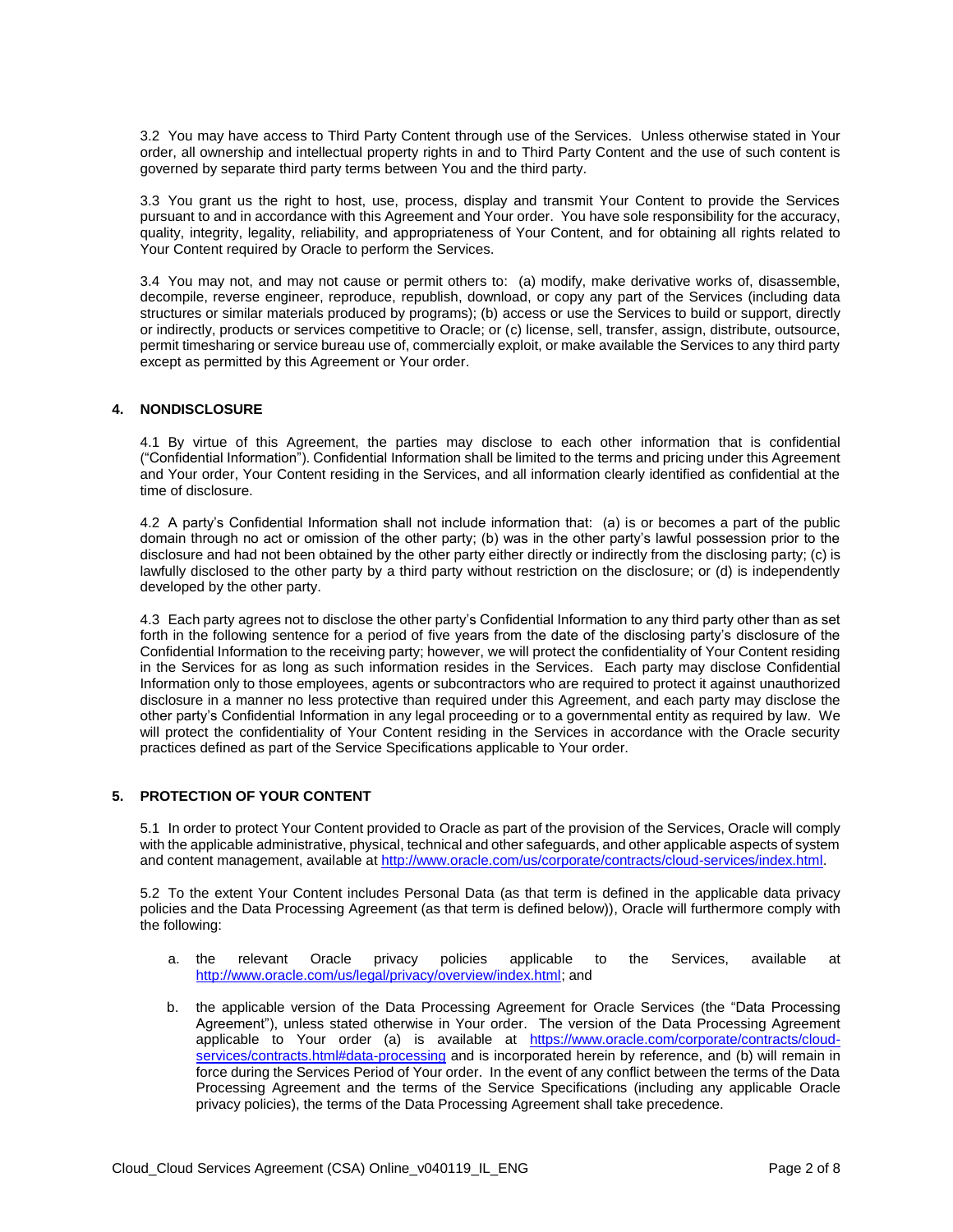5.3 Without prejudice to Sections 5.1 and 5.2 above, You are responsible for (a) any required notices, consents and/or authorizations related to Your provision of, and our processing of, Your Content (including any Personal Data) as part of the Services, (b) any security vulnerabilities, and the consequences of such vulnerabilities, arising from Your Content, including any viruses, Trojan horses, worms or other harmful programming routines contained in Your Content, and (c) any use by You or Your Users of the Services in a manner that is inconsistent with the terms of this Agreement. To the extent You disclose or transmit Your Content to a third party, we are no longer responsible for the security, integrity or confidentiality of such content outside of Oracle's control.

5.4 Unless otherwise specified in Your order (including in the Service Specifications), Your Content may not include any sensitive or special data that imposes specific data security or data protection obligations on Oracle in addition to or different from those specified in the Service Specifications. If available for the Services, You may purchase additional services from us (e.g., Oracle Payment Card Industry Compliance Services) designed to address specific data security or data protection requirements applicable to such sensitive or special data You seek to include in Your Content.

## **6. WARRANTIES, DISCLAIMERS AND EXCLUSIVE REMEDIES**

6.1 Each party represents that it has validly entered into this Agreement and that it has the power and authority to do so. We warrant that during the Services Period we will perform the Services using commercially reasonable care and skill in all material respects as described in the Service Specifications. If the Services provided to You were not performed as warranted, You must promptly provide us with a written notice that describes the deficiency in the Services (including, as applicable, the service request number notifying us of the deficiency in the Services).

6.2 WE DO NOT WARRANT THAT THE SERVICES WILL BE PERFORMED ERROR-FREE OR UNINTERRUPTED, THAT WE WILL CORRECT ALL SERVICES ERRORS, OR THAT THE SERVICES WILL MEET YOUR REQUIREMENTS OR EXPECTATIONS. WE ARE NOT RESPONSIBLE FOR ANY ISSUES RELATED TO THE PERFORMANCE, OPERATION OR SECURITY OF THE SERVICES THAT ARISE FROM YOUR CONTENT OR THIRD PARTY CONTENT OR SERVICES PROVIDED BY THIRD PARTIES.

6.3 FOR ANY BREACH OF THE SERVICES WARRANTY, YOUR EXCLUSIVE REMEDY AND OUR ENTIRE LIABILITY SHALL BE THE CORRECTION OF THE DEFICIENT SERVICES THAT CAUSED THE BREACH OF WARRANTY, OR, IF WE CANNOT SUBSTANTIALLY CORRECT THE DEFICIENCY IN A COMMERCIALLY REASONABLE MANNER, YOU MAY END THE DEFICIENT SERVICES AND WE WILL REFUND TO YOU THE FEES FOR THE TERMINATED SERVICES THAT YOU PRE-PAID TO US FOR THE PERIOD FOLLOWING THE EFFECTIVE DATE OF TERMINATION.

6.4 TO THE EXTENT NOT PROHIBITED BY LAW, THESE WARRANTIES ARE EXCLUSIVE AND THERE ARE NO OTHER EXPRESS OR IMPLIED WARRANTIES OR CONDITIONS INCLUDING FOR SOFTWARE, HARDWARE, SYSTEMS, NETWORKS OR ENVIRONMENTS OR FOR MERCHANTABILITY, SATISFACTORY QUALITY AND FITNESS FOR A PARTICULAR PURPOSE.

#### **7. LIMITATION OF LIABILITY**

7.1 IN NO EVENT WILL EITHER PARTY OR ITS AFFILIATES BE LIABLE FOR ANY INDIRECT, CONSEQUENTIAL, INCIDENTAL, SPECIAL, PUNITIVE, OR EXEMPLARY DAMAGES, OR ANY LOSS OF REVENUE, PROFITS (EXCLUDING FEES UNDER THIS AGREEMENT), SALES, DATA, DATA USE, GOODWILL, OR REPUTATION.

7.2 IN NO EVENT SHALL THE AGGREGATE LIABILITY OF ORACLE AND OUR AFFILIATES ARISING OUT OF OR RELATED TO THIS AGREEMENT OR YOUR ORDER, WHETHER IN CONTRACT, TORT, OR OTHERWISE, EXCEED THE TOTAL AMOUNTS ACTUALLY PAID UNDER YOUR ORDER FOR THE SERVICES GIVING RISE TO THE LIABILITY DURING THE TWELVE (12) MONTHS IMMEDIATELY PRECEDING THE EVENT GIVING RISE TO SUCH LIABILITY.

#### **8. INDEMNIFICATION**

8.1 If a third party makes a claim against either You or Oracle ("Recipient" which may refer to You or us depending upon which party received the Material), that any information, design, specification, instruction, software, service, data, hardware, or material (collectively, "Material") furnished by either You or us ("Provider" which may refer to You or us depending on which party provided the Material) and used by the Recipient infringes the third party's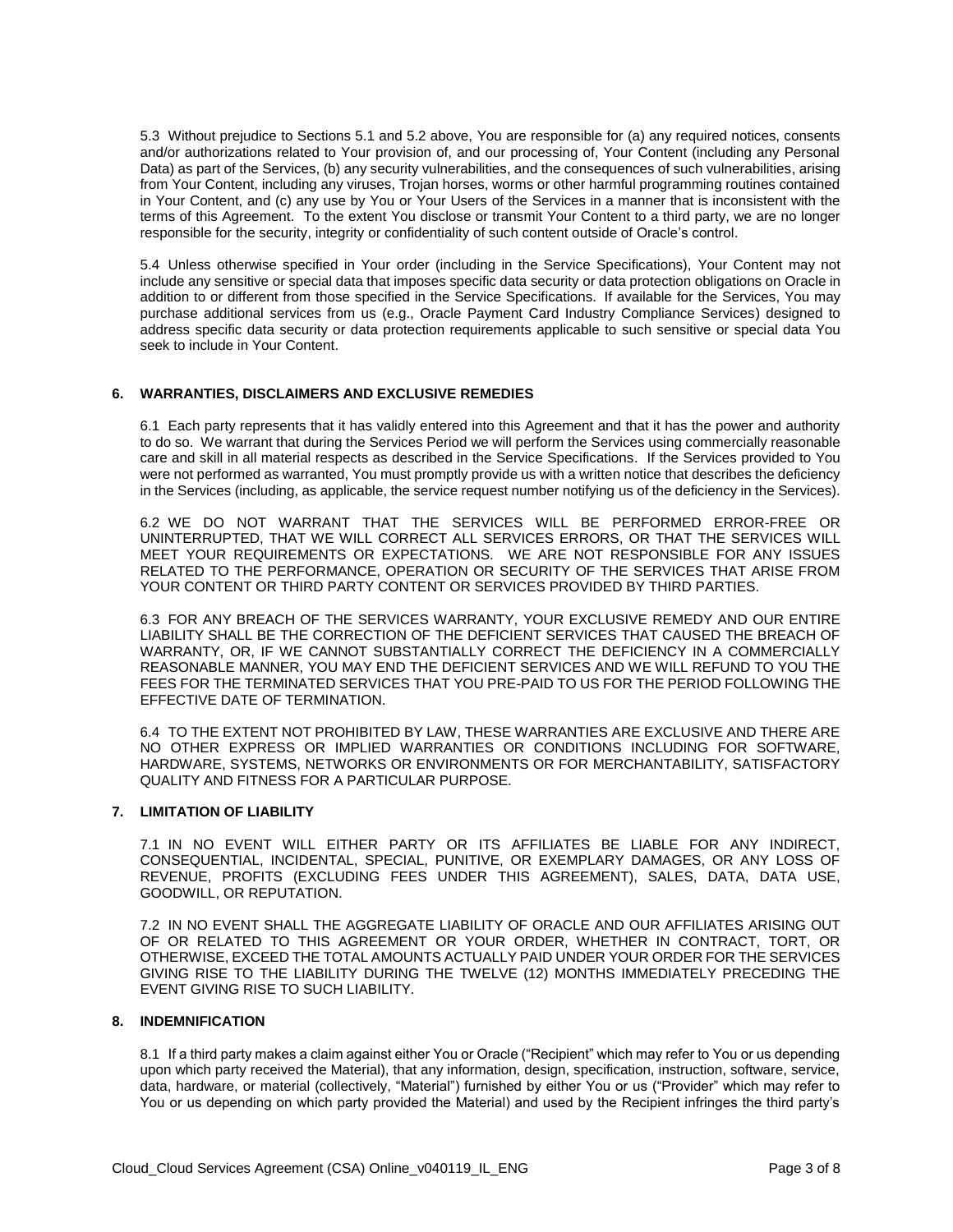intellectual property rights, the Provider, at the Provider's sole cost and expense, will defend the Recipient against the claim and indemnify the Recipient from the damages, liabilities, costs and expenses awarded by the court to the third party claiming infringement or the settlement agreed to by the Provider, if the Recipient does the following:

- a. notifies the Provider promptly in writing, not later than 30 days after the Recipient receives notice of the claim (or sooner if required by applicable law);
- b. gives the Provider sole control of the defense and any settlement negotiations; and
- c. gives the Provider the information, authority and assistance the Provider needs to defend against or settle the claim.

8.2 If the Provider believes or it is determined that any of the Material may have violated a third party's intellectual property rights, the Provider may choose to either modify the Material to be non-infringing (while substantially preserving its utility or functionality) or obtain a license to allow for continued use, or if these alternatives are not commercially reasonable, the Provider may end the license for, and require return of, the applicable Material and refund any unused, prepaid fees the Recipient may have paid to the other party for such Material. If such return materially affects our ability to meet obligations under the relevant order, then we may, upon 30 days prior written notice, terminate the order. If such Material is third party technology and the terms of the third party license do not allow us to terminate the license, then we may, upon 30 days prior written notice, end the Services associated with such Material and refund any unused, prepaid fees for such Services.

8.3 The Provider will not indemnify the Recipient if the Recipient (a) alters the Material or uses it outside the scope of use identified in the Provider's user or program documentation or Service Specifications, or (b) uses a version of the Material which has been superseded, if the infringement claim could have been avoided by using an unaltered current version of the Material which was made available to the Recipient. The Provider will not indemnify the Recipient to the extent that an infringement claim is based upon any Material not furnished by the Provider. We will not indemnify You to the extent that an infringement claim is based on Third Party Content or any Material from a third party portal or other external source that is accessible or made available to You within or by the Services (e.g., a social media post from a third party blog or forum, a third party Web page accessed via a hyperlink, marketing data from third party data providers, etc.).

8.4 This Section 8 provides the parties' exclusive remedy for any infringement claims or damages.

#### **9. TERM AND TERMINATION**

- 9.1 This Agreement is valid for the order which this Agreement accompanies.
- 9.2 Services shall be provided for the Services Period defined in Your order.

9.3 We may suspend Your or Your Users' access to, or use of, the Services if we believe that (a) there is a significant threat to the functionality, security, integrity, or availability of the Services or any content, data, or applications in the Services; (b) You or Your Users are accessing or using the Services to commit an illegal act; or (c) there is a violation of the Acceptable Use Policy. When reasonably practicable and lawfully permitted, we will provide You with advance notice of any such suspension. We will use reasonable efforts to re-establish the Services promptly after we determine that the issue causing the suspension has been resolved. During any suspension period, we will make Your Content (as it existed on the suspension date) available to You. Any suspension under this Section shall not excuse You from Your obligation to make payments under this Agreement.

9.4 If either of us breaches a material term of this Agreement or any order and fails to correct the breach within 30 days of written specification of the breach, then the breaching party is in default and the non-breaching party may terminate (a) in the case of breach of any order, the order under which the breach occurred; or (b) in the case of breach of the Agreement, the Agreement and any orders that have been placed under the Agreement. If we terminate any orders as specified in the preceding sentence, You must pay within 30 days all amounts that have accrued prior to such termination, as well as all sums remaining unpaid for the Services under such order(s) plus related taxes and expenses. Except for nonpayment of fees, the nonbreaching party may agree in its sole discretion to extend the 30 day period for so long as the breaching party continues reasonable efforts to cure the breach. You agree that if You are in default under this Agreement, You may not use those Services ordered.

9.5 At the end of the Services Period, we will make Your Content (as it existed at the end of the Services Period) available for retrieval by You during a retrieval period set out in the Service Specifications. At the end of such retrieval period, and except as may be required by law, we will delete or otherwise render unrecoverable any of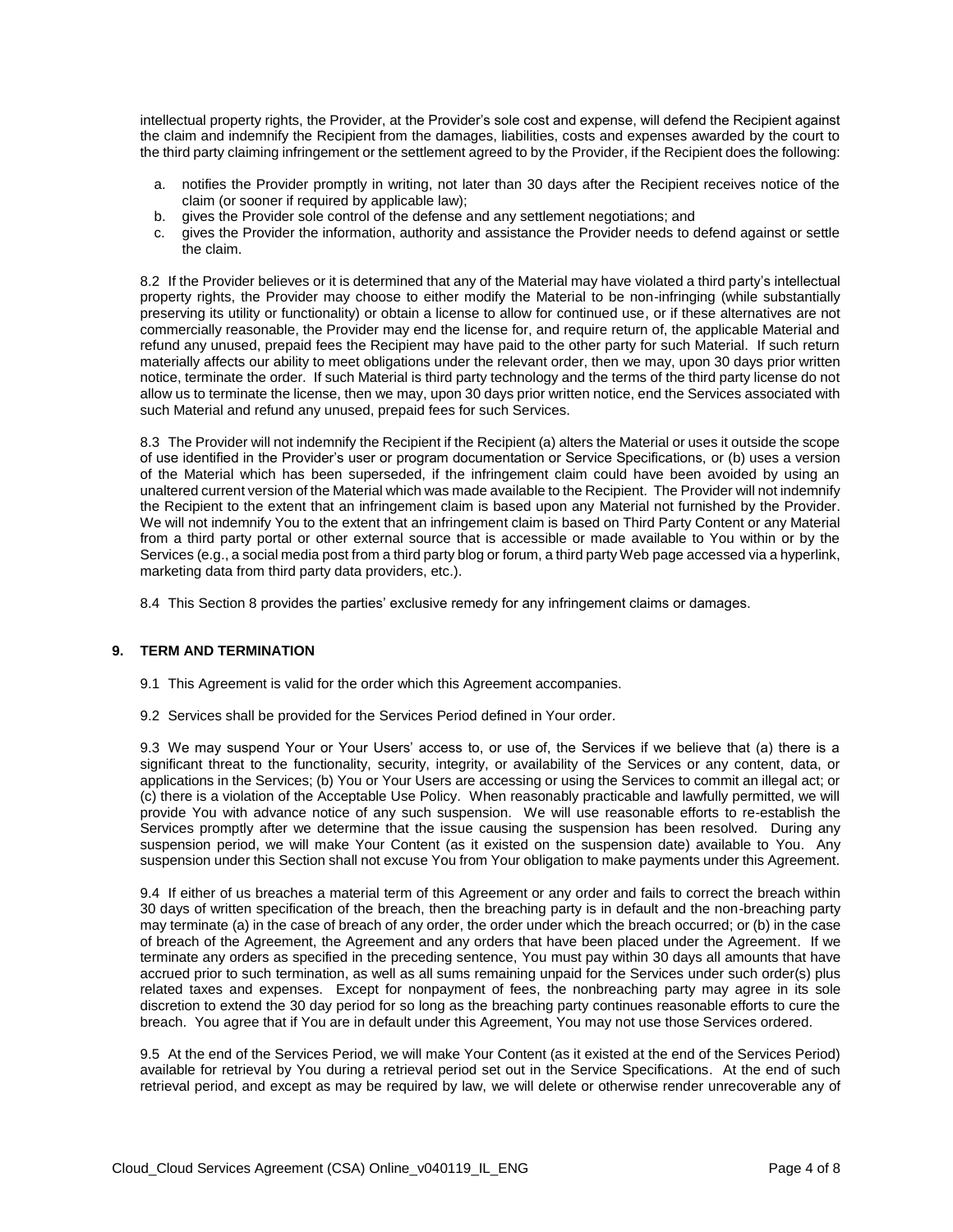Your Content that remains in the Services. Our data deletion practices are described in more detail in the Service Specifications.

9.6 Provisions that survive termination or expiration of this Agreement are those relating to limitation of liability, indemnification, payment and others which by their nature are intended to survive.

#### **10. THIRD-PARTY CONTENT, SERVICES AND WEBSITES**

10.1 The Services may enable You to link to, transfer Your Content or Third Party Content to, or otherwise access, third parties' websites, platforms, content, products, services, and information ("Third Party Services"). Oracle does not control and is not responsible for Third Party Services. You are solely responsible for complying with the terms of access and use of Third Party Services, and if Oracle accesses or uses any Third Party Services on Your behalf to facilitate performance of the Services, You are solely responsible for ensuring that such access and use, including through passwords, credentials or tokens issued or otherwise made available to You, is authorized by the terms of access and use for such services. If You transfer or cause the transfer of Your Content or Third Party Content from the Services to a Third Party Service or other location, that transfer constitutes a distribution by You and not by Oracle.

10.2 Any Third Party Content we make accessible is provided on an "as-is" and "as available" basis without any warranty of any kind. You acknowledge and agree that we are not responsible for, and have no obligation to control, monitor, or correct, Third Party Content. We disclaim all liabilities arising from or related to Third Party Content.

10.3 You acknowledge that: (i) the nature, type, quality and availability of Third Party Content may change at any time during the Services Period, and (ii) features of the Services that interoperate with Third Party Services such as Facebook™, YouTube™ and Twitter™, etc., depend on the continuing availability of such third parties' respective application programming interfaces (APIs). We may need to update, change or modify the Services under this Agreement as a result of a change in, or unavailability of, such Third Party Content, Third Party Services or APIs. If any third party ceases to make its Third Party Content or APIs available on reasonable terms for the Services, as determined by us in our sole discretion, we may cease providing access to the affected Third Party Content or Third Party Services without any liability to You. Any changes to Third Party Content, Third Party Services or APIs, including their unavailability, during the Services Period does not affect Your obligations under this Agreement or the applicable order, and You will not be entitled to any refund, credit or other compensation due to any such changes.

#### **11. SERVICE MONITORING, ANALYSES AND ORACLE SOFTWARE**

11.1 We continuously monitor the Services to facilitate Oracle's operation of the Services; to help resolve Your service requests; to detect and address threats to the functionality, security, integrity, and availability of the Services as well as any content, data, or applications in the Services; and to detect and address illegal acts or violations of the Acceptable Use Policy. Oracle monitoring tools do not collect or store any of Your Content residing in the Services, except as needed for such purposes. Oracle does not monitor, and does not address issues with, non-Oracle software provided by You or any of Your Users that is stored in, or run on or through, the Services. Information collected by Oracle monitoring tools (excluding Your Content) may also be used to assist in managing Oracle's product and service portfolio, to help Oracle address deficiencies in its product and service offerings, and for license management purposes.

11.2 We may (i) compile statistical and other information related to the performance, operation and use of the Services, and (ii) use data from the Services in aggregated form for security and operations management, to create statistical analyses, and for research and development purposes (clauses i and ii are collectively referred to as "Service Analyses"). We may make Service Analyses publicly available; however, Service Analyses will not incorporate Your Content, Personal Data or Confidential Information in a form that could serve to identify You or any individual. We retain all intellectual property rights in Service Analyses.

11.3 We may provide You with the ability to obtain certain Oracle Software (as defined below) for use with the Services. If we provide Oracle Software to You and do not specify separate terms for such software, then such Oracle Software is provided as part of the Services and You have the non-exclusive, worldwide, limited right to use such Oracle Software, subject to the terms of this Agreement and Your order (except for separately licensed elements of the Oracle Software, which separately licensed elements are governed by the applicable separate terms), solely to facilitate Your use of the Services. You may allow Your Users to use the Oracle Software for this purpose, and You are responsible for their compliance with the license terms. Your right to use any Oracle Software will terminate upon the earlier of our notice (by web posting or otherwise) or the end of the Services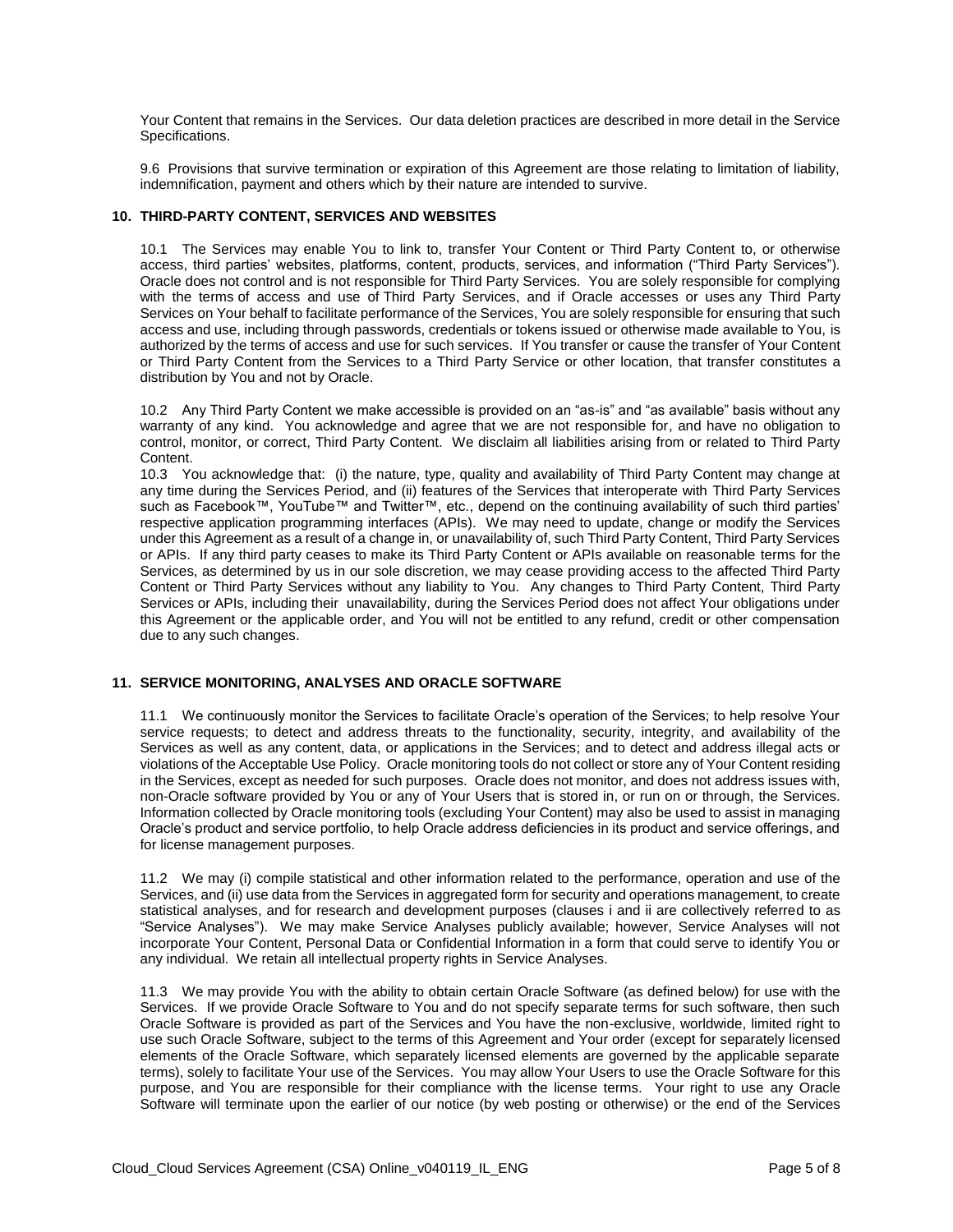associated with the Oracle Software. Notwithstanding the foregoing, if Oracle Software is licensed to You under separate terms, then Your use of such software is governed by the separate terms. Your right to use any part of the Oracle Software that is licensed under the separate terms is not restricted in any way by this Agreement.

#### **12. EXPORT**

12.1 Export laws and regulations of the United States and any other relevant local export laws and regulations apply to the Services. Such export laws govern use of the Services (including technical data) and any Services deliverables provided under this Agreement, and You and we each agree to comply with all such export laws and regulations (including "deemed export" and "deemed re-export" regulations). You agree that no data, information, software programs and/or materials resulting from the Services (or direct product thereof) will be exported, directly or indirectly, in violation of these laws, or will be used for any purpose prohibited by these laws including, without limitation, nuclear, chemical, or biological weapons proliferation, or development of missile technology.

12.2 You acknowledge that the Services are designed with capabilities for You and Your Users to access the Services without regard to geographic location and to transfer or otherwise move Your Content between the Services and other locations such as User workstations. You are solely responsible for the authorization and management of User accounts across geographic locations, as well as export control and geographic transfer of Your Content.

#### **13. FORCE MAJEURE**

Neither You nor we shall be responsible for failure or delay of performance if caused by: an act of war, hostility, or sabotage; act of God; pandemic; electrical, internet, or telecommunication outage that is not caused by the obligated party; government restrictions (including the denial or cancelation of any export, import or other license); or other event outside the reasonable control of the obligated party. Both You and we will use reasonable efforts to mitigate the effect of a force majeure event. If such event continues for more than 30 days, either of You or we may cancel unperformed Services and affected orders upon written notice. This Section does not excuse either party's obligation to take reasonable steps to follow its normal disaster recovery procedures or Your obligation to pay for the Services.

#### **14. GOVERNING LAW AND JURISDICTION**

This Agreement is governed by the laws of the State of Israel, without regard to provisions of choice of law, and each party agrees to submit to the exclusive jurisdiction of, and venue in, the courts in Tel-Aviv - Jaffa, Israel in any dispute arising out of or relating to this Agreement.

#### **15. NOTICE**

15.1 Any notice required under this Agreement shall be provided to the other party in writing. If You have a legal dispute with us or if You wish to provide a notice under the Indemnification Section of this Agreement, or if You become subject to insolvency or other similar legal proceedings, You will promptly send written notice to: Oracle Israel Ltd., Hamerton House, 18 Aharon Barth St, Kiryat-Arye, PO Box 3226, Petach Tikva, 4951448, Israel, Attention: General Counsel, Legal Department.

15.2 We may give notices applicable to our Services customers by means of a general notice on the Oracle portal for the Services, and notices specific to You by electronic mail to Your e-mail address on record in our account information or by written communication sent by first class mail or pre-paid post to Your address on record in our account information.

# **16. ASSIGNMENT**

You may not assign this Agreement or give or transfer the Services, or any interest in the Services, to another individual or entity.

#### **17. OTHER**

17.1 We are an independent contractor, and each party agrees that no partnership, joint venture, or agency relationship exists between the parties.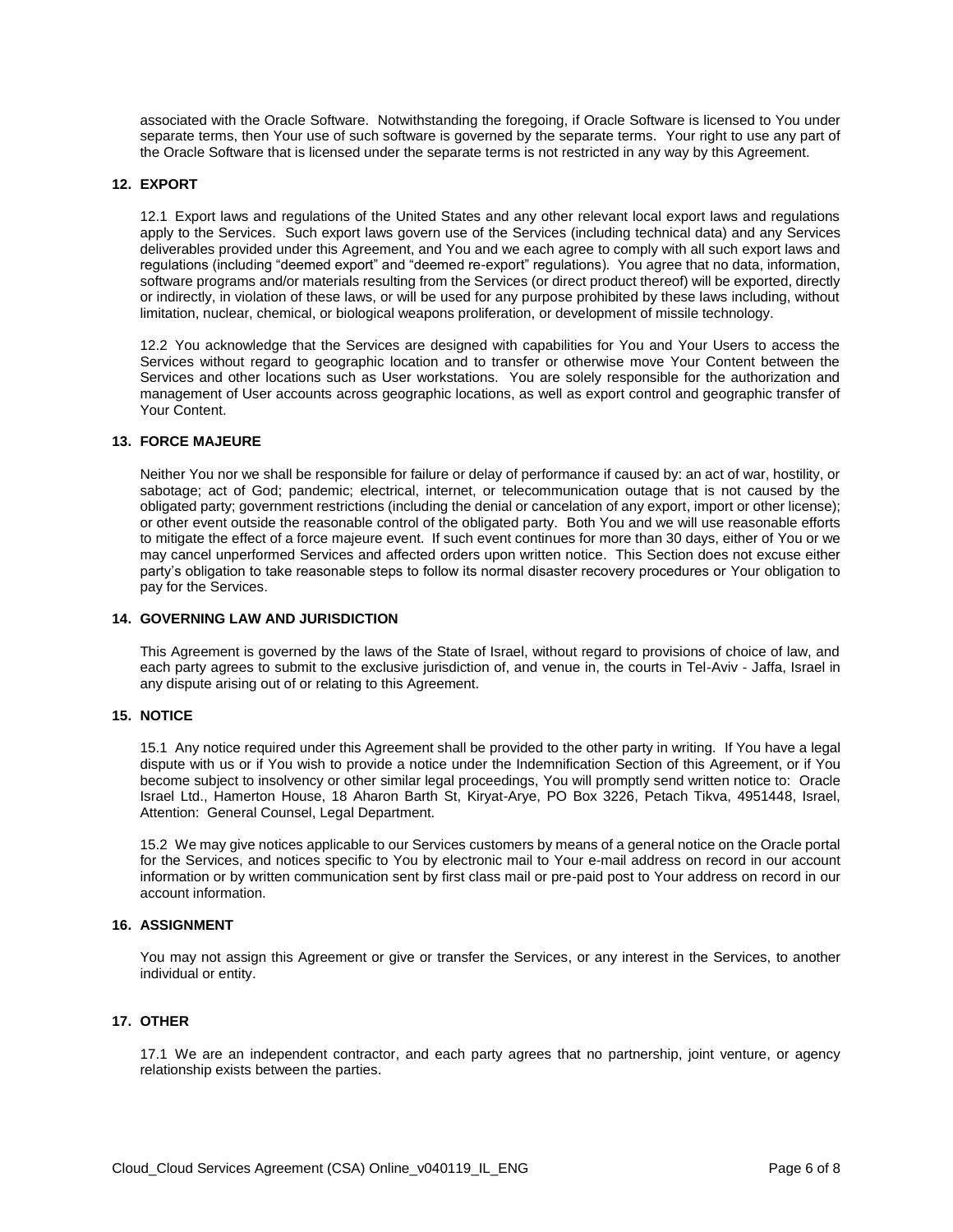17.2 Our business partners and other third parties, including any third parties with which the Services have integrations or that are retained by You to provide consulting services, implementation services or applications that interact with the Services, are independent of Oracle and are not Oracle's agents. We are not liable for, bound by, or responsible for any problems with the Services or Your Content arising due to any acts of any such business partner or third party, unless the business partner or third party is providing Services as our subcontractor on an engagement ordered under this Agreement and, if so, then only to the same extent as we would be responsible for our resources under this Agreement.

17.3 If any term of this Agreement is found to be invalid or unenforceable, the remaining provisions will remain effective and such term shall be replaced with another term consistent with the purpose and intent of this Agreement.

17.4 Except for actions for nonpayment or breach of Oracle's proprietary rights, no action, regardless of form, arising out of or relating to this Agreement may be brought by either party more than two years after the cause of action has accrued.

17.5 Prior to entering into an order governed by this Agreement, You are solely responsible for determining whether the Services meet Your technical, business or regulatory requirements. Oracle will cooperate with Your efforts to determine whether use of the standard Services are consistent with those requirements. Additional fees may apply to any additional work performed by Oracle or changes to the Services. You remain solely responsible for Your regulatory compliance in connection with Your use of the Services.

17.6 Upon forty-five (45) days written notice and no more than once every twelve (12) months, Oracle may audit Your use of the Cloud Services to ensure Your use of the Cloud Services is in compliance with the terms of the applicable order and this Agreement. Any such audit shall not unreasonably interfere with Your normal business operations.

You agree to cooperate with Oracle's audit and to provide reasonable assistance and access to information reasonably requested by Oracle.

The performance of the audit and non-public data obtained during the audit (including findings or reports that result from the audit) shall be subject to the provisions of section 4 (Nondisclosure) of this Agreement.

If the audit identifies non-compliance, You agree to remedy (which may include, without limitation, the payment of any fees for additional Cloud Services) such non-compliance within 30 days of written notification of that noncompliance. You agree that Oracle shall not be responsible for any of Your costs incurred in cooperating with the audit.

#### **18. ENTIRE AGREEMENT**

18.1 You agree that this Agreement and the information which is incorporated into this Agreement by written reference (including reference to information contained in a URL or referenced policy), together with the applicable order, is the complete agreement for the Services ordered by You and supersedes all prior or contemporaneous agreements or representations, written or oral, regarding such Services.

18.2 It is expressly agreed that the terms of this Agreement and any Oracle order shall supersede the terms in any purchase order, procurement internet portal, or other similar non-Oracle document and no terms included in any such purchase order, portal, or other non-Oracle document shall apply to the Services ordered. In the event of any inconsistencies between the terms of an order and the Agreement, the order shall take precedence; however, unless expressly stated otherwise in an order, the terms of the Data Processing Agreement shall take precedence over any inconsistent terms in an order. This Agreement and orders hereunder may not be modified and the rights and restrictions may not be altered or waived except in a writing signed or accepted online by authorized representatives of You and of Oracle; however, Oracle may update the Service Specifications, including by posting updated documents on Oracle's websites. No third party beneficiary relationships are created by this Agreement.

#### **19. AGREEMENT DEFINITIONS**

19.1 **"Oracle Software"** means any software agent, application or tool that Oracle makes available to You for download specifically for purposes of facilitating Your access to, operation of, and/or use with, the Services.

19.2 **"Program Documentation"** refers to the user manuals, help windows, readme files for the Services and